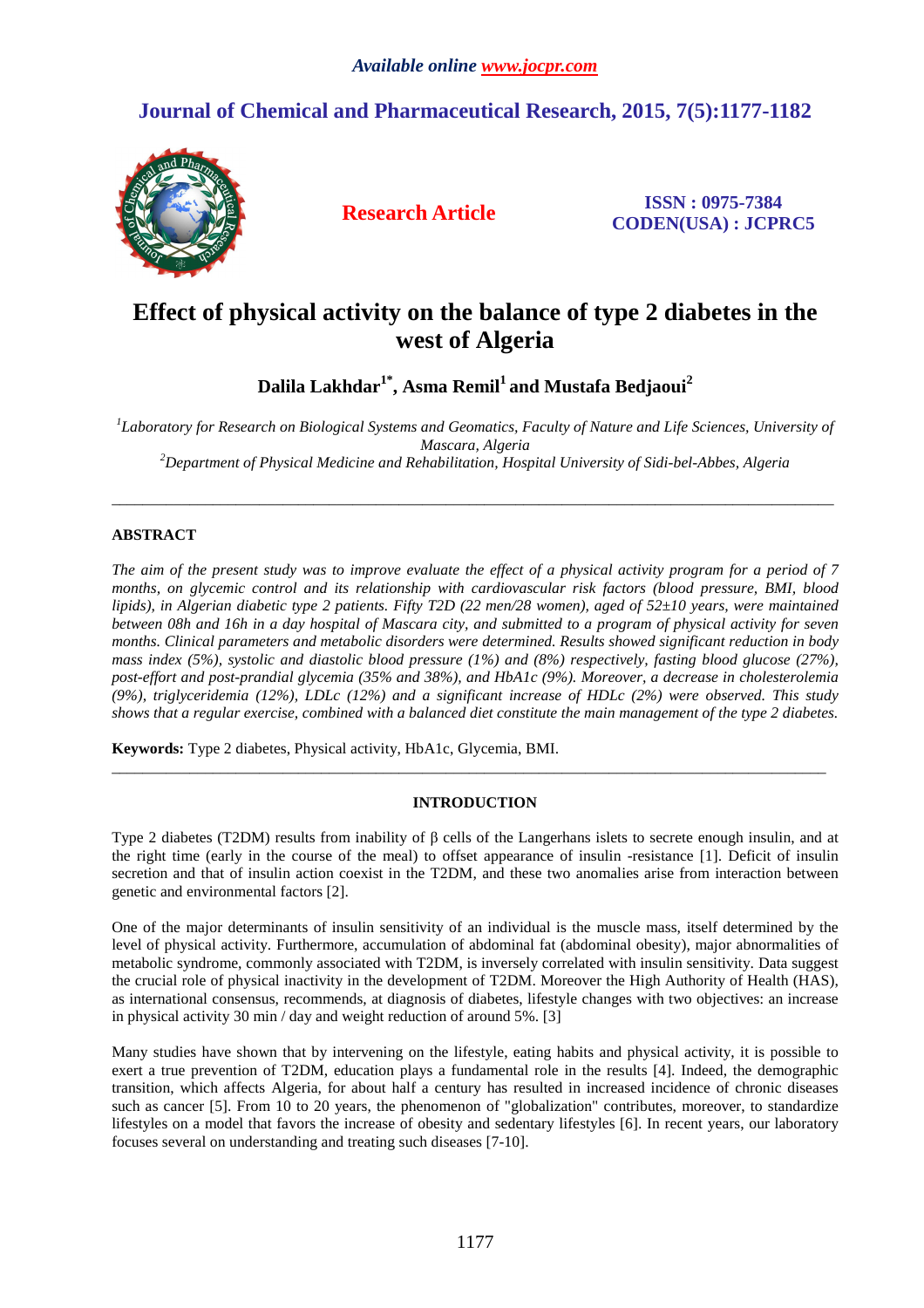Thus, the present study aims to evaluate effect of a physical activity program for a period of 7 months, on glycemic control and its relationship with cardiovascular risk factors (blood pressure, BMI, blood lipids), in Algerian diabetic type 2 patients.

*\_\_\_\_\_\_\_\_\_\_\_\_\_\_\_\_\_\_\_\_\_\_\_\_\_\_\_\_\_\_\_\_\_\_\_\_\_\_\_\_\_\_\_\_\_\_\_\_\_\_\_\_\_\_\_\_\_\_\_\_\_\_\_\_\_\_\_\_\_\_\_\_\_\_\_\_\_\_*

#### **EXPERIMENTAL SECTION**

## **1.1. Patients**

Fifty diabetic type 2 patients (female / male,  $28/22$ ), mean age of  $52 \pm 10$  years, were recruited by the attending physician, from medical records, and all belong to the network of "House of diabetics' of the Wilaya of Mascara – Algeria". The objective of the study was presented to patients who gave informed consent. T2D patients included in the study had less than 74-year of age, free of complications, and living in the wilaya of Mascara. Were excluded from the study, patients with uncontrolled ischemic heart disease, poorly controlled diabetes (blood glucose> 15mmol / L), proliferative retinopathy laser- untreated, foot lesions, polyneuropathy of the lower limbs, with anatomical deformations and macroproteinuria.

|                                                         | Male $(n=22)$     | Female $(n=28)$   |
|---------------------------------------------------------|-------------------|-------------------|
| Body weight (kg)                                        | $76.95 \pm 2.22$  | $75.39 \pm 2.50$  |
| height (cm)                                             | $76.95 \pm 2.22$  | $1,61\pm0.01$     |
| $\mathbf{BMI}^{\mathrm{a}}\left(\mathbf{kg/m}^2\right)$ | $26,51\pm0.77$    | $28,65 \pm 0.98$  |
| Age (years)                                             | $52 + 2$          | $52+10$           |
| <b>Disease duration (years)</b>                         | $10+1$            | $7 + 1$           |
| <b>Family history</b>                                   | $+$               | $+$               |
| <b>Associated pathologies</b>                           | HBP, dyslipidemia | HBP, dyslipidemia |
| <b>Treatement</b>                                       | OAD <sup>b</sup>  | OAD <sup>b</sup>  |
| $SBPc$ (mm Hg)                                          | $133+2$           | $138 + 4$         |
| $\mathbf{DBP}^d$ (mm Hg)                                | $63 + 2$          | $63 + 2$          |
| HR <sup>e</sup> (batt/min)                              | $77+1$            | $86+1$            |
| VO <sub>2</sub> max(%)                                  | $53 + 3$          | $57 + 3$          |

| Table 1. Anthropometric and clinical characteristics of type 2 diabetic patients |  |  |
|----------------------------------------------------------------------------------|--|--|
|----------------------------------------------------------------------------------|--|--|

*Each value represents the mean*  $\pm$  SE. a: body mass index (weight/height<sup>2</sup>, kg/m<sup>2</sup>); b: oral antidiabetic; c: systolic blood pressure, d: diastolic *blood pressure; e: heart rate*

## **1.2. Questionnaire**

By using a detailed questionnaire, we recorded socio-demographic data, management of the disease, lifestyle and clinical aspects of each patient.

## **1.3. Anthropometric measurements**

Weight (kg) is determined using a balance (SECA®-Germany) with a graduated vertical column, which measures the size of the subject.

## **1.4. Physical activity program**

The program consisted of practicing a brisk walk on a 2km circuit, for duration of 30 min, 3-times a week for seven months. The assessment was made, before the first session of physical exercise. For this, we carried out an electrocardiogram and an effort test to avoid potential problems that could occur during physical activity sessions. Physical activity was assessed using two different methods: a subjective method, in questionnaire form, includes all the activities practiced during the week. Apart from the intensity alone are considered, the type, duration and frequency of physical activity. An objective method allows the measurement of heart rate using a heart rate monitor (Polar) [11-12]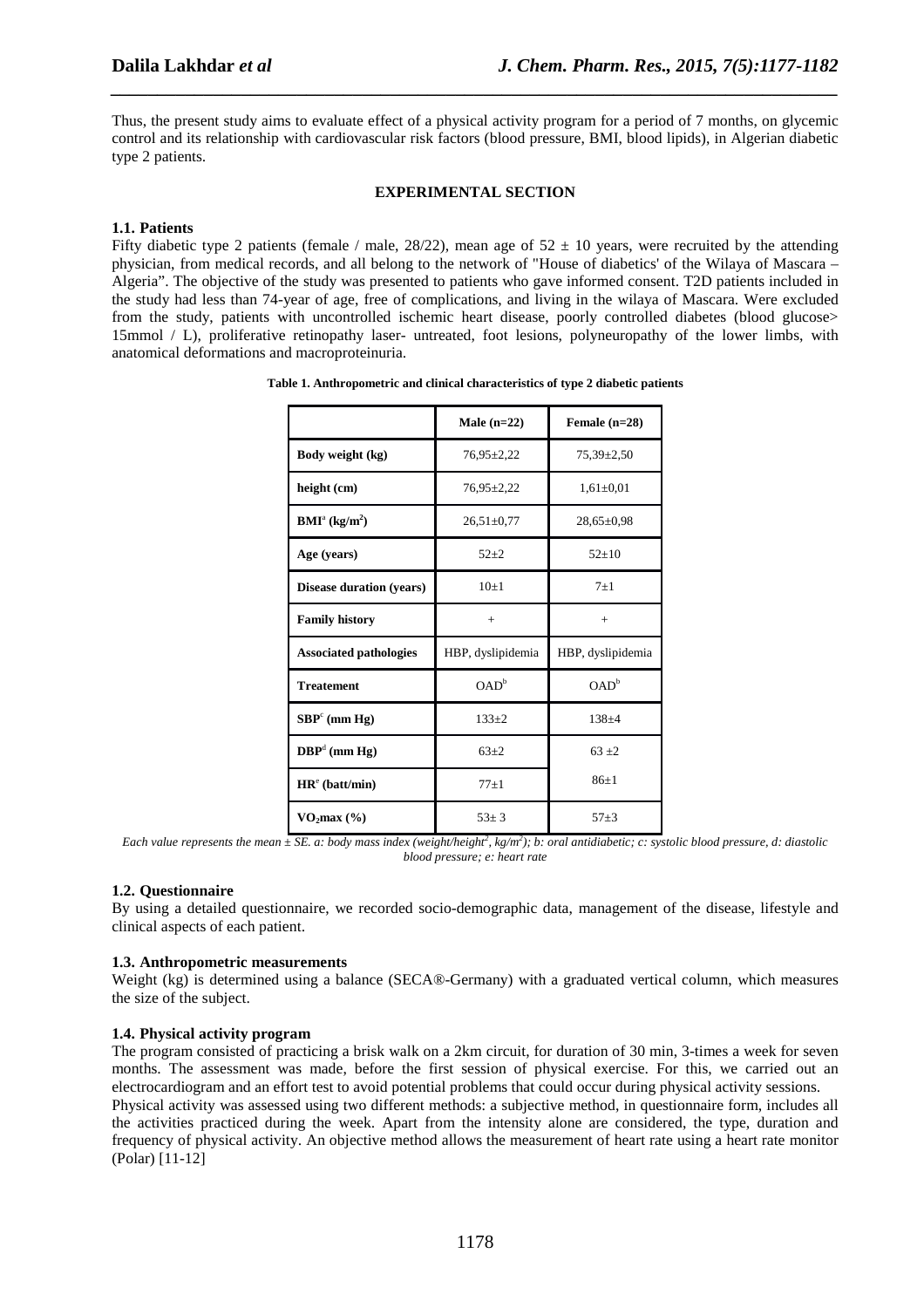The maximum oxygen consumption is appreciated, from the patient's  $VO<sub>2</sub>max$ , it is determined indirectly from the measurement of the heart rate and the theoretical maximum frequency (FMT = 220-age). The systolic and diastolic blood pressures and heart rates are necessarily measured in all patients before and after each exercise test, which consists of a course of 2 km. [13]

*\_\_\_\_\_\_\_\_\_\_\_\_\_\_\_\_\_\_\_\_\_\_\_\_\_\_\_\_\_\_\_\_\_\_\_\_\_\_\_\_\_\_\_\_\_\_\_\_\_\_\_\_\_\_\_\_\_\_\_\_\_\_\_\_\_\_\_\_\_\_\_\_\_\_\_\_\_\_*

#### **1.5. Samples**

Blood samples of patients fasting were collected in heparin tubes, between 08h and 09h in the morning, after the effort test (post-exercise) and postprandial (2 hours after breakfast). L-glycosylated hemoglobin (HbA1c) was measured on whole blood, collected in tubes with EDTA, every 3 months during the exercise program. HbA1c was determined by a chromatographic separation technique (cation exchange resin). Glucose was determined by an enzymatic method (GOD-PAP), total cholesterol (TC) and triglycerides (TG) by a colorimetric enzymatic method (test-kits Human liquicolor Germany). HDL cholesterol (HDL) was assayed, after precipitation of VLDL and LDL (Human HDL Cholesterol test-liquicolor Germany), and LDL-cholesterol (LDLc) is calculated using the formula of Friedwald: LDLc = TC-HDLc- (TG / 5 (g / L), provided that the triglycerides does not exceed 3 g / L.

#### **RESULTS**

#### **1.6. Anthropometric and socio-demographic data**

Table2. shows the anthropometric characteristics of the study population.

|  |  |  |  |  |  |  |  | Table2. Weight and BMI during the exercise program |
|--|--|--|--|--|--|--|--|----------------------------------------------------|
|--|--|--|--|--|--|--|--|----------------------------------------------------|

|                            |                        | Male $(n=22)$      | Female $(n=28)$  |                    |  |
|----------------------------|------------------------|--------------------|------------------|--------------------|--|
|                            | <b>Before</b><br>After |                    | <b>Before</b>    | After              |  |
|                            | (1st month)            | (7th month)        | (1st month)      | (7th month)        |  |
| Weight (kg)                | $81 + 2$               | $77 + 3**$         | $80+2$           | $75 + 4**$         |  |
| $BMI$ (kg/m <sup>2</sup> ) | $27.83 \pm 0.77$       | $26.51 \pm 0.23**$ | $30.31 \pm 0.98$ | $28,66 \pm 0.07**$ |  |
| $*_{n<0.01}$ $*_{n<0.001}$ |                        |                    |                  |                    |  |

*\* p<0,01 ; \*\* p<0,001* 

Our results showed that at the beginning of the program, men with diabetes had an excess weight with an average BMI of 27.83 kg/m<sup>2</sup> and women were obese resulting in a mean BMI of 30.31 kg/m<sup>2</sup>. These values were significantly improved at the end of the program, showing a highly significant loss in mean body weight of 5.32 kg (p <0.001), leading to a significant decrease in BMI sample average (5.06%).

98% of diabetic patients are married. The intellectual level reveals that 32% are illiterate, 62% of patients had a primary or average, 4% are of secondary level and 2% of all has a higher level. 28% are active, 14% unemployment, 10% retirees, 24% have no activity and the remaining 24% are housewives.

## **1.7. Etiology of the disease**

80% of patients have a family history (father and the mother), 15% father and / or mother, and the remaining 5% do not. Obesity, affecting 56% of the patients, is the most common complication. We noticed that women are the most affected. Hypertension comes in second position (28%), followed by cataract (22%), dyslipidemia (18%), tobacco (2%) and podiatric problems (2%).

## **3.3. Therapy**

57.54% of the patients are treated in monotherapy with biguanide, 3.70% with sulfonamides. In the other hand, 37.90% of them follow combination therapy and 1.4% in diet alone. 60% of patients are under antihypertensive treatment against 40% in the half-salt diet. Majority of the patients (80%) practice continuous measurement of body weight and blood pressure.

## **3.4. Total physical and weekly activities**

According to our results, 48% of patients are practicing leisure activities, 28% have a professional activity, and 24% focus their activities on domestic work. Sexual activity has also been the subject of a questionnaire in which 8% have very frequent sexual activity, 66% have frequent activity and 26% with no activity.

Duration of weekly physical activity, quantified hour per week, showed that 8% of patients practice less than 20h / week., 56% between 20 and 40 hours / week., and 36% higher than 40h / week.

According to their weekly activity, patients were stratified as following, 18% have frequency of intense physical activity, both in men than women, 46% of men and 10% of women have moderate frequency, and finally 8% (women) with low frequency. We noticed that the patients do the course in  $19.25 \pm 1.25$  mins, ranking this type of effort as moderate, and thus to advocate for obtaining a permanent glycemic control in diabetic patients.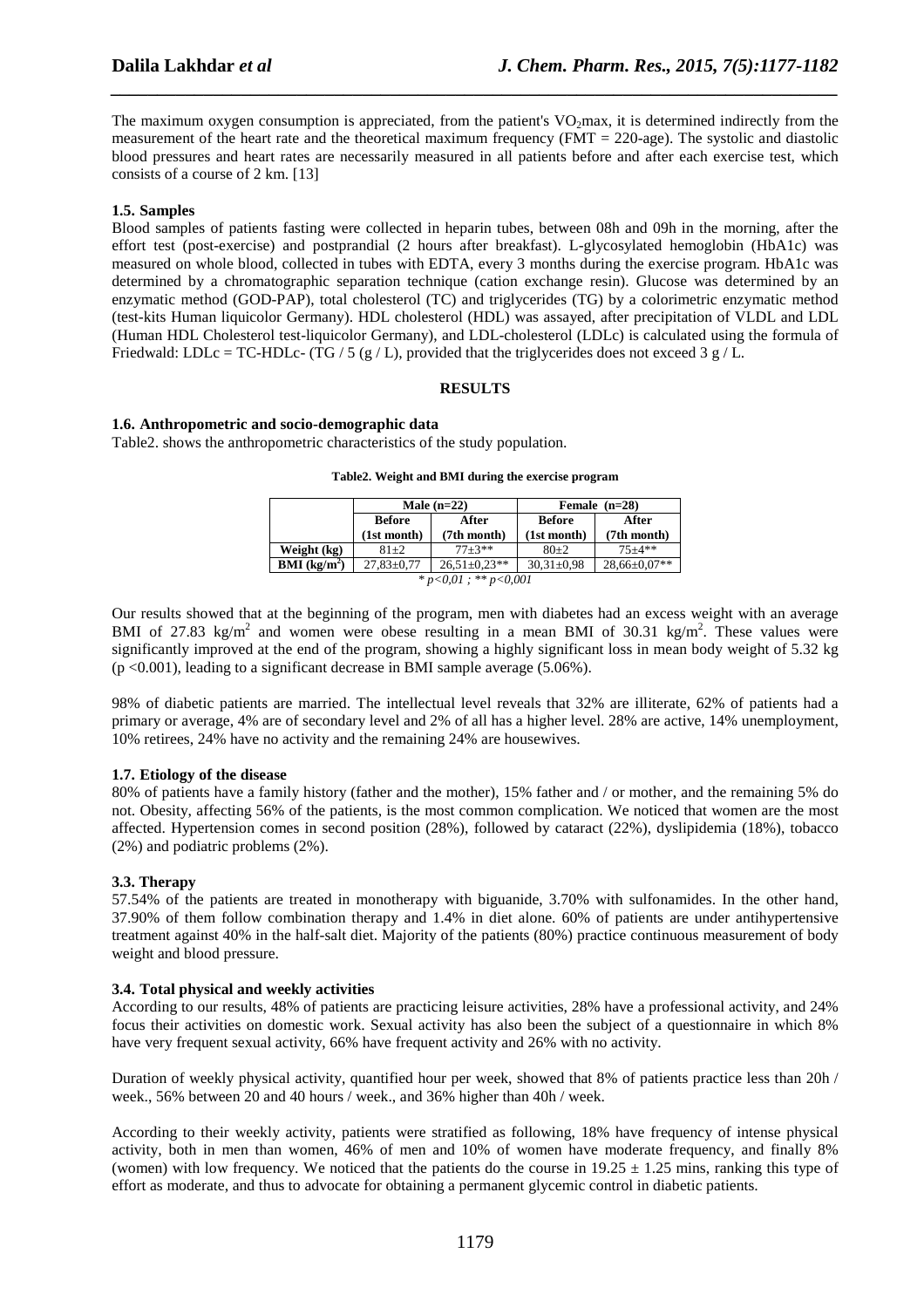#### **Table 4. Blood pressure (mm Hg) variations**

*\_\_\_\_\_\_\_\_\_\_\_\_\_\_\_\_\_\_\_\_\_\_\_\_\_\_\_\_\_\_\_\_\_\_\_\_\_\_\_\_\_\_\_\_\_\_\_\_\_\_\_\_\_\_\_\_\_\_\_\_\_\_\_\_\_\_\_\_\_\_\_\_\_\_\_\_\_\_*

| Male $(n=22)$        |                |                  |                      | Female $(n=28)$ |                |                  |                 |
|----------------------|----------------|------------------|----------------------|-----------------|----------------|------------------|-----------------|
| <b>Before effort</b> |                | After effort     | <b>Before effort</b> |                 | After effort   |                  |                 |
|                      | 1st month      |                  |                      |                 |                |                  |                 |
| Systolic             | Diastolic      | Systolic         | Diastolic            | Systolic        | Diastolic      | Systolic         | Diastolic       |
| $130.9 \pm 1.1$      | $55.9 \pm 0.9$ | $133.2 \pm 0.1$  | $63.2 \pm 0.1$       | $37.4 \pm 0.3$  | $68,7{\pm}0.1$ | $137.4 \pm 0.6$  | $62,9 \pm 0.1$  |
| 7th month            |                |                  |                      |                 |                |                  |                 |
| $133.2 \pm 0.2$      | $63.2 \pm 0.1$ | $120.9 \pm 0.1*$ | $56,8 \pm 0.1*$      | $37.4 \pm 0.1$  | $62.9 \pm 0.1$ | $121.6 \pm 0.6*$ | $57,8 \pm 0.1*$ |

#### **3.5. Evolution of heart rate of patients with diabetes during the program**

In men and women with diabetes, heart rate, high at the start of the program tends to significantly decrease at the end of the program, with an average decrease of 2.5% over the entire population. This decrease is more pronounced among women (3.2%) compared to men (1.4%) (Table 5).

#### **Table 5. Changes in heart rate (beats/min) during the physical activity program**

| Male $(n=22)$        |                   | Female $(n=28)$      |                   |  |  |
|----------------------|-------------------|----------------------|-------------------|--|--|
| <b>Before effort</b> | After effort      | <b>Before effort</b> | After effort      |  |  |
| $77.45 \pm 0.50$     | $86.32 \pm 0.55$  | $86.45 \pm 0.48$     | $95.32 \pm 0.40$  |  |  |
| $75.59 \pm 0.02$     | $85.05 \pm 0.01*$ | $83.81 \pm 0.02$     | $92.26 \pm 0.01*$ |  |  |
| $*_{p<0.05}$         |                   |                      |                   |  |  |

#### **3.6. Evolution of the VO2max of diabetic patients during physical activity program**

VO2max diabetic women was significantly higher compared to that of men, at the beginning of the program (p <0.01). Our results showed a decrease of 2.3% in men and 3.26% among women after 7 months of physical activity (Table 6).

**Table 6. VO2max during the physical activity program** 

| Male $(n=22)$                                                                  |              | $Female(n=28)$       |                     |  |  |
|--------------------------------------------------------------------------------|--------------|----------------------|---------------------|--|--|
| <b>Before effort</b>                                                           | After effort | <b>Before effort</b> | <b>After effort</b> |  |  |
| $54.54 \pm 0.01*$<br>$51.49 \pm 0.01*$<br>$56.38 \pm 0.01$<br>$52.72 \pm 0.01$ |              |                      |                     |  |  |
| $*_{p<0.05}$                                                                   |              |                      |                     |  |  |

## **3.7. Evolution of blood glucose in diabetic patients during physical activity program:**

According to our data, all patients had significantly elevated rates of blood glucose at the beginning of the program, and for both fasting blood glucose and postprandial stress that post, each with average values of 2.2  $\pm$  0.6, 2.26  $\pm$ 0.82 and 2.38  $\pm$  0.82 g / L (Fig. 1). A significant decrease was recorded in the first three months of the program, for fasting glucose, followed by a slight increase in the 4th and 5th months and a significant decrease of 28% to end of the 7th month, a decrease of 29% for men and 27% for women.

The values of the post-exercise blood glucose show a significant decrease from the 3rd month reaching 35% and 38% for men and women, respectively. Postprandial blood glucose were also decreased significantly by 35% in women and 37% in men.



#### **3.8. Evolution of HbA1c levels in diabetic patients during physical activity program**

We noticed a significant decrease of HbA1c rates by 0.97% in women and 1% among men at the end of the program. (Fig.2).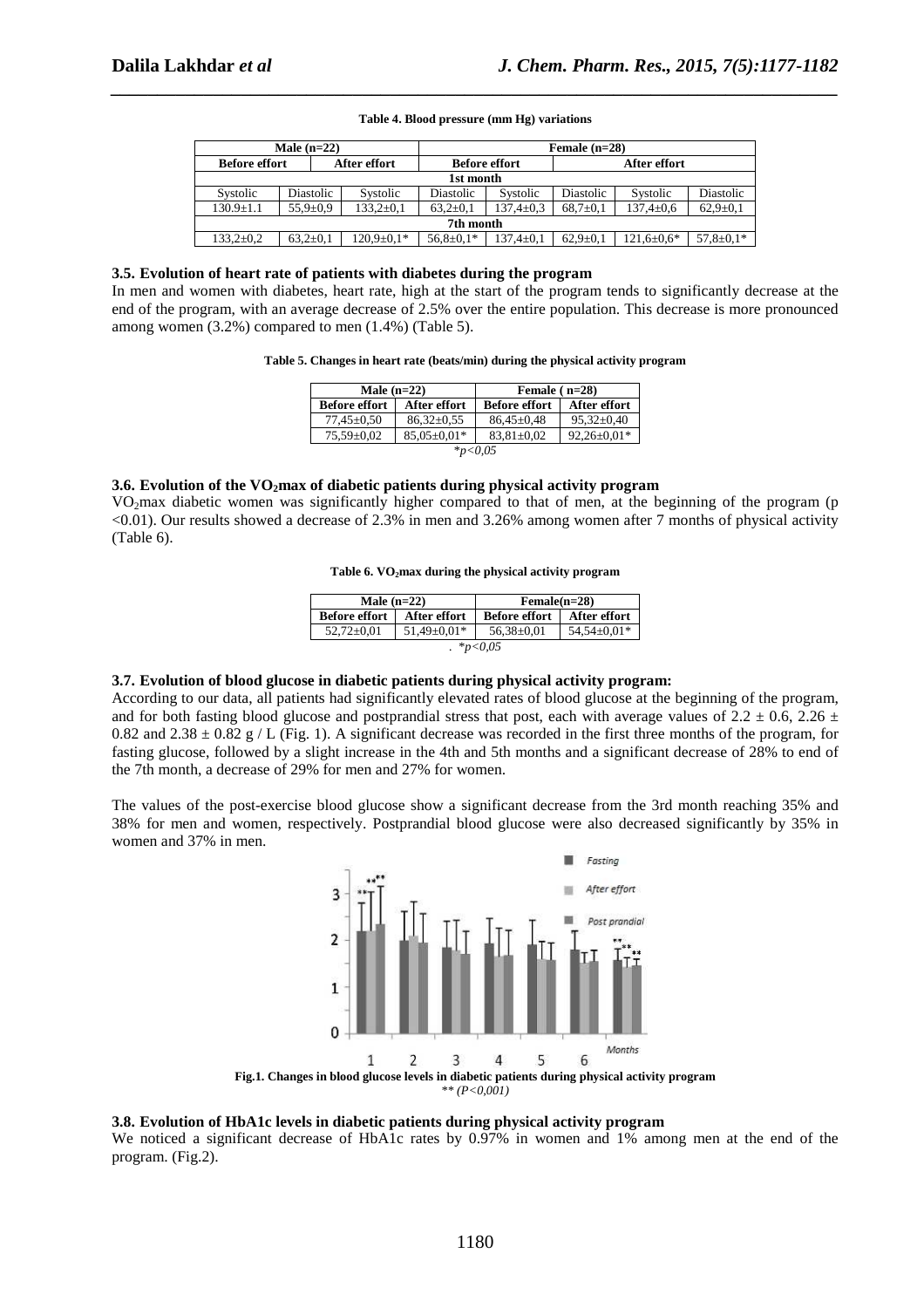

*\_\_\_\_\_\_\_\_\_\_\_\_\_\_\_\_\_\_\_\_\_\_\_\_\_\_\_\_\_\_\_\_\_\_\_\_\_\_\_\_\_\_\_\_\_\_\_\_\_\_\_\_\_\_\_\_\_\_\_\_\_\_\_\_\_\_\_\_\_\_\_\_\_\_\_\_\_\_*

**Fig.2. Changes of glycosylated hemoglobin (HbA1c) in diabetic patients**  *\*(P<0,05)* 

# **3.9. Lipid profile in diabetic patients during physical activity program**

Compared to baseline, our results demonstrate a significative reduction in triglycerides by 24% in men and 12% in women. Similarly, physical activity program resulted in a significative decrease of serum cholesterol by 11.7% for men against 8.8% in women, and LDL by 14% and 12.5% for men and women, respectively. The exercise program also had a positive effect on improving the value of HDL-C which increased by 2% in women.

## **DISCUSSION**

Diabetes remains one of major public health problems in Algeria. Recently, Moumen *et al*. (2015) studied infectious complications in Algerian diabetics living in Mascara [14]. Physical activity is an integral part of the therapeutic management of type 2 diabetes its beneficial effects on metabolic control and quality of life of T2DM patients are widely recognized.

Our study is based on two complementary aspects aiming to promote physical exercise and / or fighting against physical inactivity. Evaluation of the patient's motivation to change his behavior, was an essential element of the success of the exercise program. Physical activity program assessed in the present study resulted in an improved glycemic control, resulting in a highly significant reduction in post-exercise blood glucose and postprandial (p <0.01), and therefore HbA1c. Our results are in line with those previously published suggesting that cardiovascularbased physical activity appears to improve glycaemic control. One of the mechanisms by which the exercise improves insulin sensitivity, involves increasing the expression of the glucose transporter GLUT4, allowing better penetration of glucose in myocytes, and a better storage as glycogen by increasing the activity of glycogen synthase [15, 16].

Following this physical activity program over a period of 7 months, demonstrated the beneficial effects of muscular exercise on blood pressure, favoring a slight decrease in blood pressure. Indeed, Padilla *et al*. (2005) found that Physical Activity Reduces Blood Pressure [17]. Several studies reported similar effect [18]. Reduction in blood pressure may be attributed to the decrease we observed in BMI. In fact, fitness levels are inversely associated with blood pressure (BP). On the other hand, some studies suggested that the changes in BP are independent of changes in body weight, body composition and dietary influences [19].

Our results showed also a positive effect of the physical activity program practiced over seven months on the lipid profile of the patients. In addition to its direct effects on energy balance and improved diabetes control, physical activity, regularly practiced, promotes the use of lipid substrates. The highest level of lipid oxidation reported in literature [20-21] is observed in moderate physical activity corresponding to 50-60% of VO<sub>2</sub>max. In our study, this intensity was achieved by 56% of our patients.

## **CONCLUSION**

The present study showed the benefic results of regular physical activity practice, combined with nutritional education, among type 2 diabetics. We give evidence that seven months of physical activity result in an improved glycemic control and dyslipidemia, as well as blood pressure with a reduction of degenerative complications and associated pathologies. This strategy of comprehensive care has contributed to the improvement of the metabolic